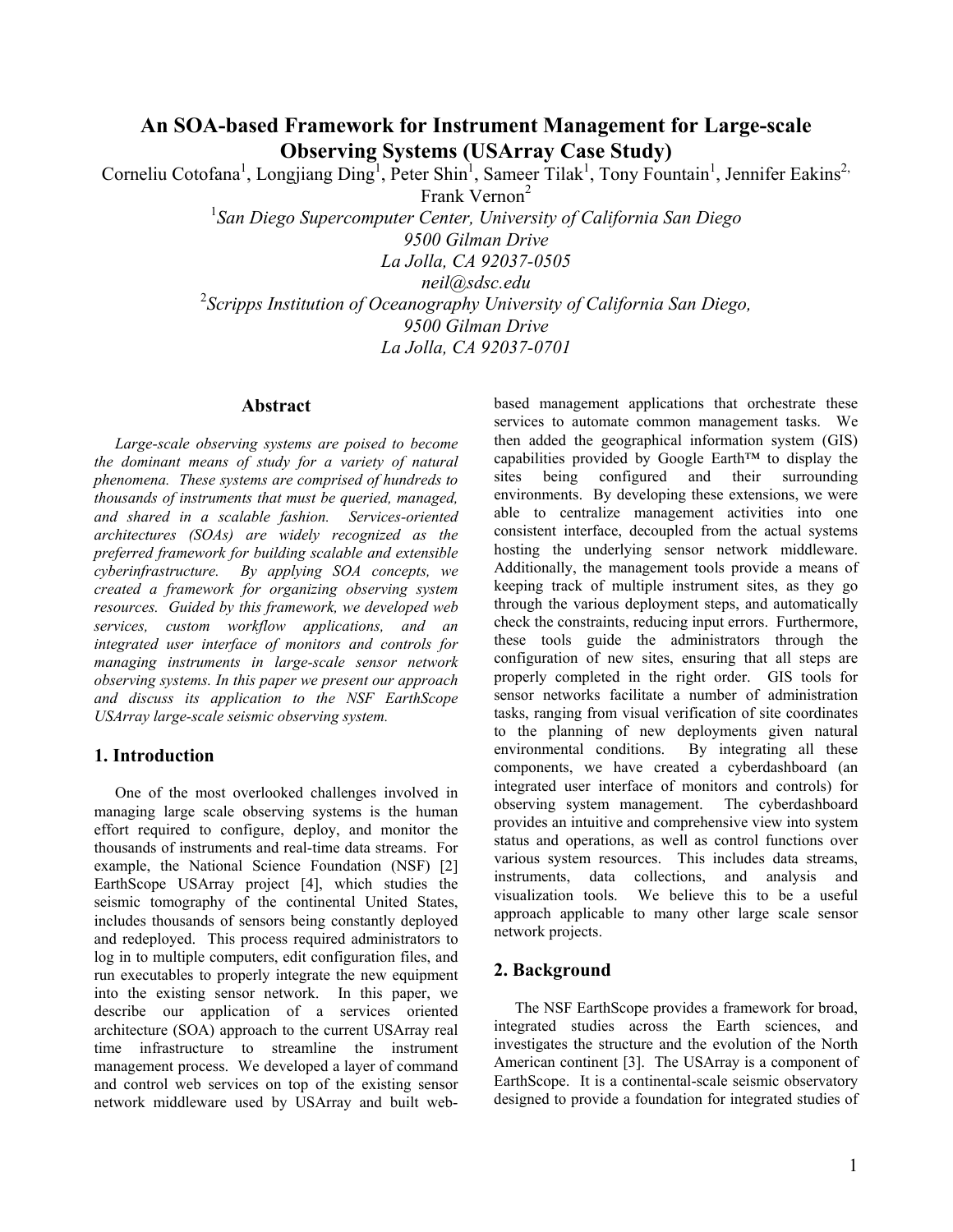lithosphere and deep Earth structure over a wide range of scales [4]. The USArray consists of thousands of sensing instruments and telemetry hardware which generate thousands of real-time data streams. Given the limited budget of the project and the high cost of the sensing and telemetry equipment, there are not enough sensors to monitor the entire United States at the scale desired. In order to achieve the broad topological coverage envisioned, these sensors must be deployed and redeployed in phases, monitoring one region at a time, for a given period. This repetitious task of deployment and redeployment of equipment over the lifetime of the project could greatly benefit from a customized instrument management cyberdashboard. A cyberdashboard would ease the burden on the sensor network administrators, allowing them to focus on other equally pressing tasks.

The USArray consists of the following two major categories of equipment. The first is a transportable array (TA) of 400 portable, autonomous broadband seismometers deployed on a uniform grid that will systematically cover the United States in segments. The TA will move across the country approximately every 18 months, from west to east, as shown in Figure 1. The second is a flexible component (FA) of 400 more portable broadband seismometers and 2000 single-channel high frequency recorders that are deployed to study particular areas of interest. The majority of these seismometers require separate telemetry units, deployed alongside the sensors, to digitize measurements and provide a network interface to the data generated.



**Figure 1. USArray 12 year continental deployment plan** 

The USArray project requires a robust data acquisition and stream management infrastructure. This infrastructure was developed using technology from the Real-time Observatories, Applications, and Data management Network (ROADNet) project [6], and is operated by the Array Network Facility (ANF) [5] located at Scripps Institution of Oceanography (SIO) [1]. The ANF was formed to ensure the data quality and availability from the aforementioned transportable and flexible seismic sensor arrays. The ROADNet project supports a variety of sensor network activities through a combination of software tools and network communications infrastructure. ROADNet software technology consists primarily of two components: sensor network middleware and data grid [10]. The Antelope Real-Time System (ARTS) [25] sensor network middleware provides the following necessary services: data acquisition, reliable data transport, and a homogenized platform for data access and application development. USArray data archiving, replication, and virtualization at the ANF are achieved through the use of the Storage Resource Broker (SRB) data grid technology [8][9]. The integration of ARTS and the SRB is referred to as the Virtual Object Ring Buffer (VORB) [7].

The USArray team uses a two-phase deployment process for all new monitoring sites to assure data quality and overall system reliability. At the central management facility, there exist two parallel instantiations of the data acquisition software infrastructure, known as the preliminary and production environments. The difference between the preliminary and production environments is the set of users that consume the data streaming in to each. Data from the preliminary environment is used primarily by observing system administrators and technicians for the purpose of configuration, system testing, and data quality assurance/quality control (QA/QC). Data that is streamed through the production environment is meant for actual domain scientists and end users, thus the quality of the data, as well as its timely availability, must be ensured.

New sites are first configured to connect and stream data to the preliminary sensor network middleware node. Here, the middleware is configured to properly communicate with the hardware and to buffer, represent, and archive the data streams from this source. The site is then monitored for any anomalies in sensor configuration or resulting data quality. Once the new site has been deemed properly calibrated and configured, it is switched over to the production sensor network middleware environment. This environment is identical to its preliminary counterpart with the exception that several additional processes operate on the real-time data streams. These processes include long term archiving at the ANF via the SRB data grid technology and analytical tasks such as real-time detection and correlation of interesting events. The Incorporated Research Institutions for Seismology (IRIS) Data Management Center (DMC) [24] subscribes to the seismic data streams from the production environment for the purpose of archiving and dissemination. Domain scientists subscribe directly to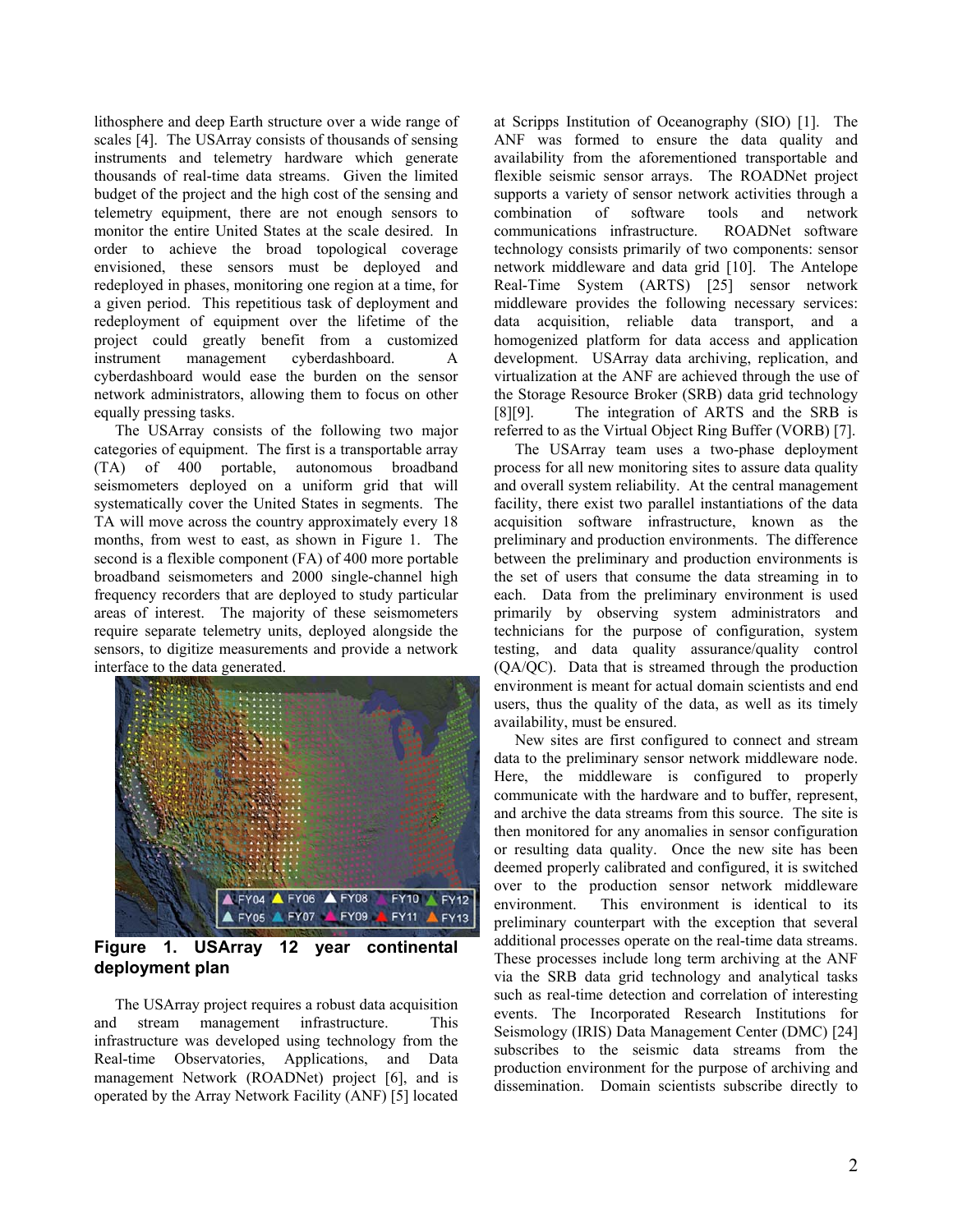IRIS Data Management Center to acquire data for their research.

Although the basic data acquisition and distribution infrastructure is in place, instrument management activities within the USArray are still complex and time consuming. Not only are there a large number of sites involved, but each site goes through over fifteen deployment steps, including the hand editing of multiple configuration files, execution of command-line programs, and logging into multiple machines. In order to make the management process scale up, we have applied Services Oriented Architecture (SOA) [20] principles to the current USArray infrastructure. SOA has been applied in a variety of industrial and, more recently, scientific [15] domains, to facilitate scalability and interoperability among software system components. The goal of SOA is to achieve a loose coupling among interacting software agents through the use of simple and ubiquitous interfaces. A service can be defined as a unit of work done by a service provider to generate a result on behalf of a service consumer. Typically, web and grid service technologies have been used to implement these service interfaces.

In applying SOA principles to the USArray, we first wrapped the various sensor network middleware resources involved in the deployment process using web services. Exposing common tasks as web services eliminates the need to log in to multiple machines. Furthermore, we were able to abstract middlewarespecific syntax and configuration file details behind a high-level, platform-independent XML interface. By making them atomic web services, we were able to reuse them in multiple applications and automate key deployment steps, making them more efficient. Additionally, we were able to include various constraint checks in the web service application logic, potentially reducing the number of configuration errors.

We then orchestrated the services into workflows for the deployment of new sites and other management tasks. These workflows help to organize the steps involved in configuring, testing, and deploying new USArray monitoring sites. Workflows capture the complex logic employed by the system administrators and provide guarantees that processes are followed correctly and efficiently. By making the deployment process an explicit workflow, check-points can be established, and multiple sites, in various stages of deployment, can be more easily organized and managed. Through workflows, management functionality is aggregated into one interface, reducing the actual number of disparate operations the administrator must perform. Since these management workflow applications make use of the web services layer built on top of the sensor network middleware, they do not have to reside on the same

physical machine as the middleware, providing a degree of flexibility in the overall system architecture.

# **3. Related work**

Within the domain of sensor networks, there are many different equipment manufacturers, each with their own proprietary software drivers and utilities for properly utilizing the hardware. Often there is little to no interoperability built in to these sensor network software suites, forcing sensor network-based observing system engineers to create custom solutions. The need for a common layer of cyberinfrastructure, especially in large observing systems, with heterogeneous collections of instruments, has been recognized and there are multiple efforts currently working to achieve this [11]. Such a layer will facilitate the development of integrated management and scientific applications by providing a standardized set of tools, APIs, and services that serve as building blocks. One project working to achieve a common middleware layer on top of disparate sensor networking hardware and vendor-specific software is the ROADNet project.

The ROADNet project uses the Antelope Real-time System (ARTS) sensor network middleware to provide a common application development layer over thousands of heterogeneous instruments. Antelope provides reliable data acquisition interfaces, data transport, a network transparent data stream management architecture, and various utilities. Most importantly, Antelope provides a common API layer for basic data and instrument interaction. Antelope provides support for a variety of telemetry instrumentation, as well as a framework for integrating new kinds of sensing equipment. While ROADNet has achieved a robust data acquisition and monitoring system, management functionality is dispersed in multiple locations throughout the software installation. There is much room for the kind of automation required for large-scale observing systems with frequent deployments such as the USArray. At present, all applications built directly on top of Antelope have to use Antelope-specific APIs, executables, and conventions. This makes interoperability, or crossobservatory data and instrument control applications more difficult for those systems that do not use Antelope. Our work has addressed this limitation by exposing key functions of the Antelope system as self-describing, platform-independent web services that can be orchestrated into workflows and custom applications.

Two issues not specifically addressed by the creation of a common application programming interface (API) layer are scalability and interoperability between different observing systems. These issues will be critical to the success of next-generation large-scale sensor network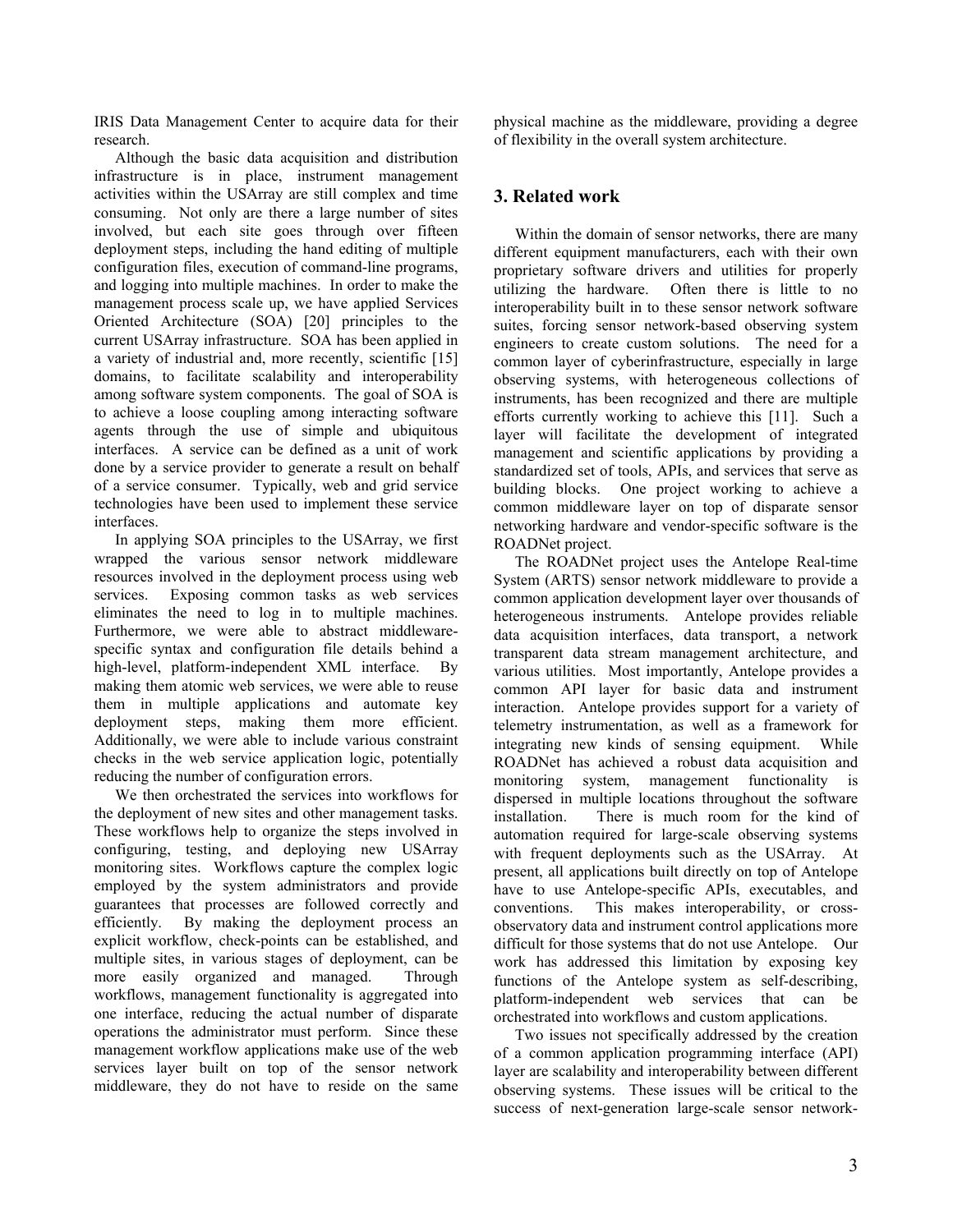based observing systems such as the National Ecological Observatory Network (NEON) [16], Ocean Research Interactive Observatory Networks (ORION) [19], and Collaborative Large-Scale Engineering Analysis Network for Environmental Research (CLEANER) [18]. For these reasons we chose to build our instrument management solution for the USArray using Service Oriented Architecture (SOA) concepts. One notable example of the successful application of SOA to the management of large scale infrastructure is the work done by CANARIE, Canada's advanced Internet development organization [12]. CANARIE has employed web services and SOA to dynamically control their advanced optical fiber networks.

CANARIE has successfully demonstrated the utility of applying SOA principles to the administration of largescale infrastructure with the establishment of CA\*net 4 [12], Canada's next-generation optical fiber network, and the User Controlled Light Path (UCLP) [12] software used to dynamically control it. CA\*net 4 was designed so that all network infrastructure resources, such as optical switches and routers, had web service interfaces. The network was then partitioned into domains which can be managed and controlled by end users. Consumers can use the UCLP software to dynamically create dedicated optical networks (light paths) for specific applications or communities. UCLP does this by creating network management workflows using the infrastructure web services as building blocks. Currently CA\*net 4 is connected to over one hundred colleges and universities, two thousand schools, and various research institutions, and government departments.

#### **4. Our approach**

As mentioned in the background section, there are numerous challenges involved in the administration of large-scale sensor networks. This is particularly true of those observing systems, such as the USArray, which feature temporary or rolling instrumentation deployments. Given the complex deployment process and the large number of sites involved, day-to-day operations place an ever increasing burden on administrators. In order to address these challenges, we have applied SOA concepts, similar to those employed by CANARIE, to decouple management functionality from the physical installation and streamline common tasks.

#### **4.1 SOA-based framework for observing systems**

Having participated in multiple sensor networking projects [26], including structural health monitoring [26], limnology [13], and seismology, we have observed a set of requirements that is common across domains. We recognize the utility of a generalized framework with which to organize observing system resources. Having such a framework will facilitate scalable resource management and administration. For large-scale observing system projects such as NEON, ORION, and CLEANER, which have mandated interoperability requirements, a generalized observing system framework will be critical. Starting with the SOA concept of wrapping resources with services, then orchestrating services into applications using workflows, we designed the observing system framework shown in Figure 2. Since we want this framework to have broad applicability in a variety of scientific domains, we designed it to be an open, technology agnostic architecture that does not commit to particular software products. This is also the approach we have used within the USArray as described in this paper.

In this approach, the services provide the base-level building blocks for more complex applications. Workflow tools and custom applications are employed to orchestrate the underlying services and provide an additional level of process automation. By structuring the flow of data and control commands, the overall system is more efficient (fewer human interventions) and safer (fewer opportunities for inappropriate actions or out-ofsequence tasking). Finally, a cyberdashboard provides a secure user interface into system applications that can be personalized for individuals or groups of users (e.g., administrators, engineers, scientists, and the public). This approach provides a modular system architecture that supports interoperability among systems components in an efficient and secure framework.

| Cyberdashboard                                  |                                             |                                  |  |  |
|-------------------------------------------------|---------------------------------------------|----------------------------------|--|--|
| <b>Workflows</b>                                |                                             |                                  |  |  |
| <b>Services</b>                                 |                                             |                                  |  |  |
| <b>Admin</b><br>and<br><b>Control</b>           | <b>Analysis and</b><br><b>Visualization</b> | <b>Data</b><br><b>Management</b> |  |  |
| <b>Real-time Distributed Instrument Control</b> |                                             |                                  |  |  |
| <b>Sensors</b>                                  |                                             |                                  |  |  |
| Fiauro                                          | <b>COA</b> _haeod<br>onon                   | architocturo<br>f∩r              |  |  |

#### **Figure 2. SOA-based open architecture for observing systems (and USArray implementing technologies).**

For the USArray case, we implemented the generalized framework using the following technologies. In Figure 2, the bottom layer, sensors, consists primarily of Streckeisen STS-2 and Guralp CMG 3T seismometers, as well as Kinemetrics Q330 data loggers with built-in GPS. The next two layers above: real-time distributed instrument control, as well as admin and control, and analysis and visualization, and data management, are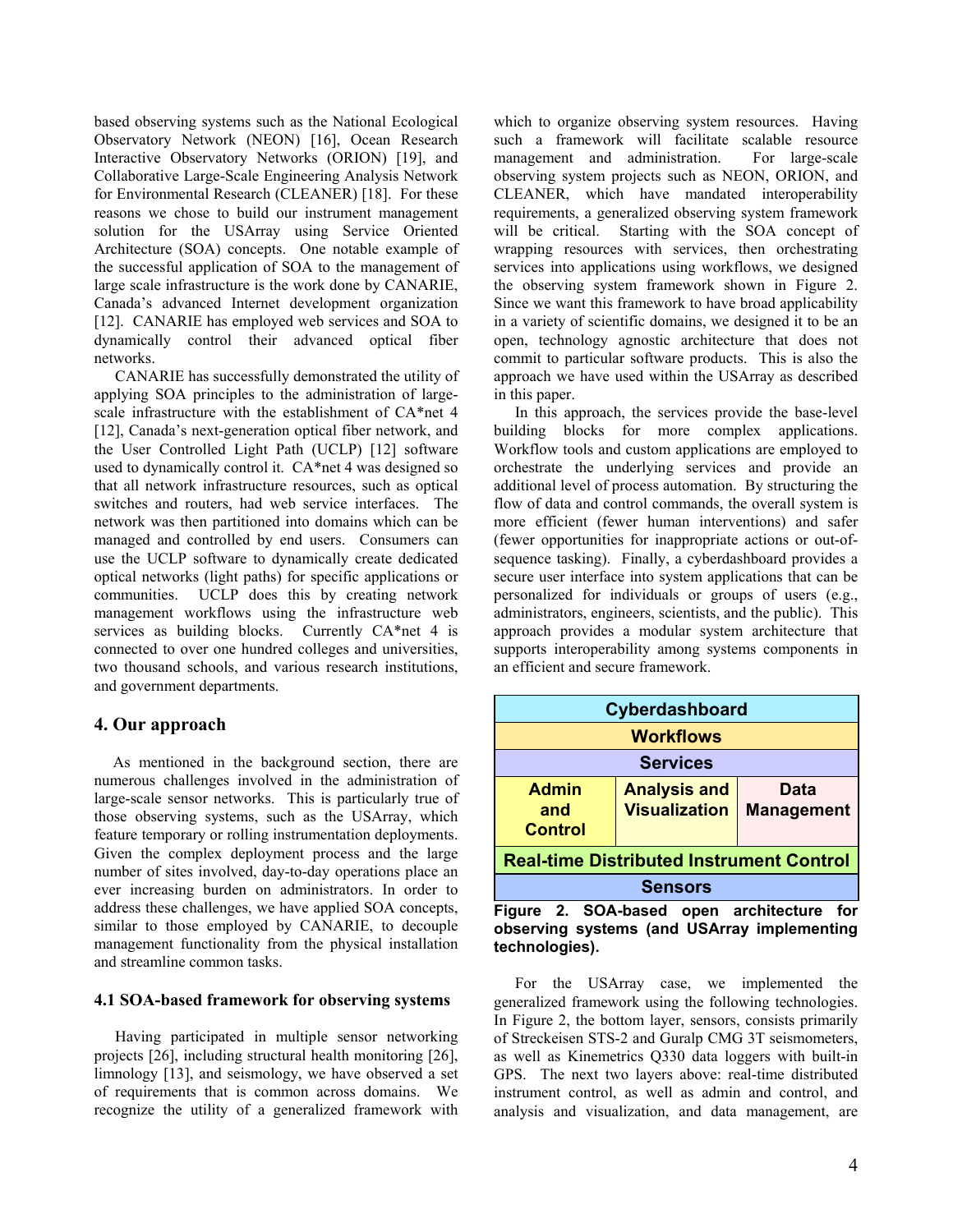implemented using the VORB as described in the background section. Our work is focused on the top three layers. The web services are implemented using Java, Apache Axis soap toolkit [23] and Apache Tomcat application server [22]. The workflow layer is implemented using custom Java-based web applications. The cyberdashboard was developed from an integration of Gridsphere [14] and Google Earth<sup>TM</sup> [21]. The latter components will be discussed in the following section.

### **4.2 Command and control web services**

In the process of deploying a new instrument site, US Array administrators need to interact with various components within the Antelope sensor network middleware. In the past, this was a tedious manual process. Deploying a new site required logging in to multiple machines, due to the two-phase deployment architecture utilized by the USArray (see background section). For this reason, we wrapped the key VORB resources using web services, enabling them to become building blocks in multiple applications. By building the services layer on top of the sensor network middleware (administration and control, analysis, data management), we avoided the problem of having to directly interact with multiple, vendor-specific software drivers. In this respect, the sensor network middleware provides a degree of uniformity regardless of the specific instruments that are involved. The suite of web services is then deployed on every node which is also running VORB software within the sensor network.

The following Antelope modules must be manipulated as part of the deployment process for a new monitoring site: rtexec (tasking and control), q3302orb (instrument communications), dbbuild/dbmerge (instrument metadata generation and cataloging), ttgrid (seismic analytical process), and orbmonrtd (waveform data visualization). For each module, a web service was created, with multiple methods, so that it could be utilized as part of one or more administrative workflows. Each of these sensor network middleware modules is a command-line executable. In some cases, the web service invokes this executable directly with a specific set of arguments. In other cases, when the module runs continuously, its corresponding configuration file is modified using the Java API we have developed for parsing Antelope configuration files (pf2java). The updated module is then restarted using the rtexec module on the same system. The web services created for the USArray to implement the SOA-based management solution are detailed below.

1.Rtexec web service: tasking and control. This service is used to define and toggle the execution of tasks and modules within the Antelope sensor network middleware. Almost all other functions within Antelope, including administrative, analytical, and data-related processes, exist as tasks defined within the rtexec module. The rtexec web service is used to remotely start, stop or reconfigure these tasks.

- 2. Q3302orb web service: instrument communication. This service is used to register new instrumentation into the Antelope sensor network middleware, and initiate communication with the equipment. The web service interacts with the q3302orb module using pf2java and the module's configuration file.
- 3. Dbbuild/dbmerge web service: instrument metadata generation and cataloging. Each new instrument connected to the sensor network middleware will generate multiple channels of real-time data. This service creates the metadata files used by the Antelope middleware to correctly identify and interpret the realtime data streams. The dbmerge method of this web service will then catalog the metadata into Antelope's internal registry, making it available to other modules and processes. Dbbuild and dbmerge are commandline executables within Antelope.
- 4. Ttgrid web service: seismic analytical process. The USArray is constantly monitoring seismic activity. Analytical processes for earthquake event detection, correlation, and notification run continuously on incoming streams of real-time data. The ttgrid module plays a key role in this process and must be updated to incorporate data sources from newly deployed monitoring sites. The ttgrid web service accomplishes this task by first generating the new configuration files used by the related analytical processes then restarting them via the rtexec web service.
- 5. Orbmonrtd web service: waveform data visualization. USArray administrators use the orbmonrtd Antelope module to vizualise incoming waveform data continuously for the purpose of troubleshooting data and instruments. Whenever a new instrument is added to the system, orbmonrtd must be updated to incorporate the new data streams. The orbmonrtd web service updates the corresponding module by manipulating its configuration file using the pf2java API mentioned above.

The web services we have created on top of the VO RB to implement the services layer are written in Java. The Apache Axis 1.1 Soap toolkit is used to create and parse the Soap messages used to communicate with the web services. The Apache Tomcat 4.1 application server is used to host the Soap server and web services. For maximum interoperability, Axis "message literal" web services have been used. Axis message literal web services transmit the XML payload of the web services messages un-encoded, as a string. This allows the consumption of our web services by future clients while avoiding the encoding inconsistencies present between different implementations of the Soap message library. A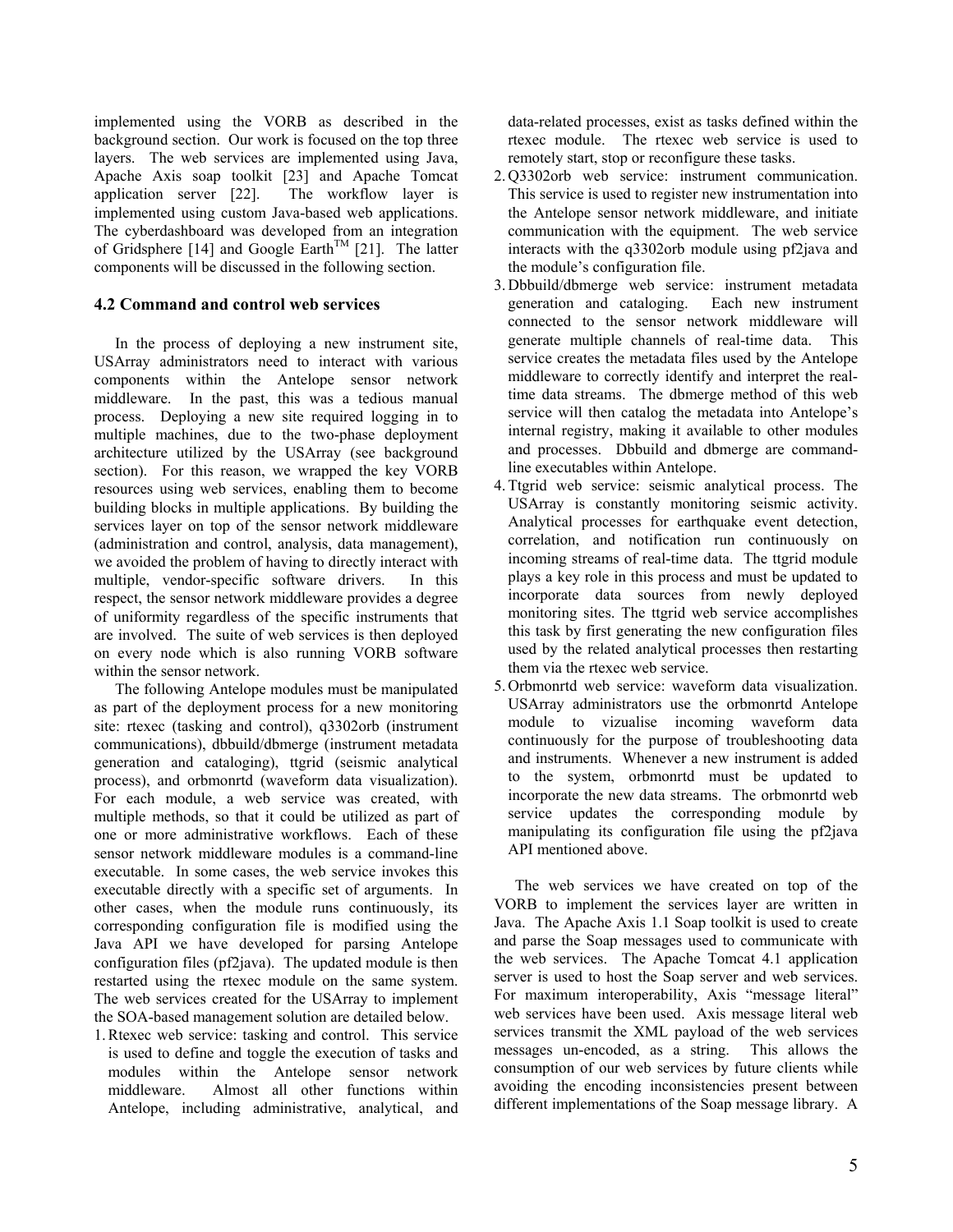Web Service Description Language (WSDL) [28] descriptor file is provided for the generation of custom web services clients.

### **4.3 USArray instrument management applications and workflow**

After creating a layer of services on top of core ob serving system resources and functionality, we developed applications for key observing system management tasks. In particular, the complex process of deploying a new monitoring site has been made into an interactive workflow application, called the Site Deployment Wizard, which guides operators through each step. To handle the large number of sites being deployed at any one time, a Site Manager application was developed to keep track of site-specific information. The Site Manager also allows administrators to change parameters, stop and resume the deployment process at any step. The Site Manager and Site Deployment Wizard exist as web-based applications, accessible from any web browser. They are decoupled from the underlying sensor network middleware. These applications are federated into a web portal using the GridSphere portal toolkit [14]. Access is regulated using Gridsphere's support for user roles and login-based accounts. Additionally, a cyberdashboard for the USArray observing system has been developed by integrating the previously mentioned management applications with Google Earth<sup>TM</sup>. All the applications are discussed in more detail later in this section.

In turning the manual site deployment process into a wo rkflow, we first formally defined each step that the new site must go through. Defining the deployment steps is necessary to ensure that they are done in the proper order and that no step is accidentally omitted. Furthermore, making the deployment steps explicit facilitates the creation of logical checkpoints at which to stop and resume the deployment of each site. Formalizing the administration tasks as workflows also enables us to identify the specific pieces of information required at each step, as well as introduce constraint checks to verify the validity of this information before executing that step. We generated over fifteen different steps in all, starting with the initial notification from the field engineer after the instrumentation has been physically installed, to the point at which it is fully operational within the production USArray environment and generating useful scientific data.

Having defined the workflow for deploying a new site , we then created a software model to implement this workflow. The model enforces predefined constraints on the site-specific information required for each step and ensures proper execution order of all deployment steps.

This model is used both by the Site Deployment Wizard and Site Manager.

The Site Deployment Wizard uses the model described above to guide the administrator through the instrument deployment workflow steps, invoking the appropriate web services and reporting the results. A description is given of the current step, as well as a list of all the steps involved, with the current step highlighted. The execution output is displayed in the results view, as shown in the screenshot in Figure 3, along with the option to re-execute the current step. The administrator is prevented from advancing to the next step until the previous has completed successfully. The set of parameters associated with the particular site being deployed is also displayed. The Site Deployment Wizard allows the administrator to revisit and re-execute any prior site deployment step. This is especially useful if some parameter needs to be updated or a given step had failed to execute properly the first time. The Site Deployment Wizard provides a single interface to configuration steps that previously required interacting directly with many different components within the VORB sensor network middleware.



**Figure 3. Site Deployment Wizard screenshot.** 

The Site Manager is designed to assist administrators in state-of-health monitoring and observing system management. It greatly simplifies the task of keeping track of the large number of instrumentation sites deployed at any given time. For the USArray, as many as 20 new sites are installed weekly by field engineers. These sites must be brought online and integrated into the observing system infrastructure as quickly as possible. Given the numerous steps involved in site deployment, it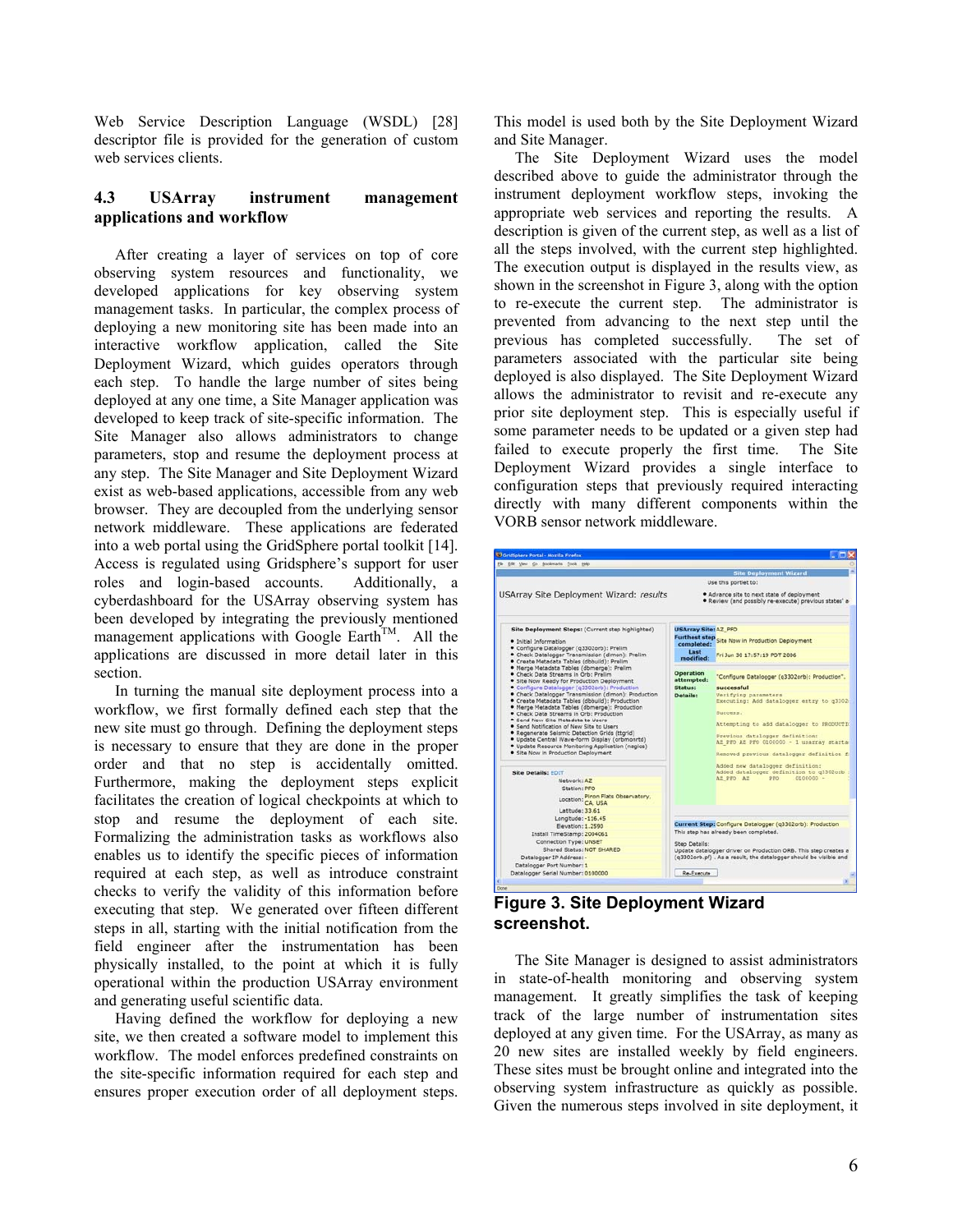can be difficult for administrators to keep track of the status of each site. Using the Site Manager, an administrator can quickly see which and how many sites are currently in the process of being deployed, and the current status of each (see Figure 4). This way, she can ensure that no site is overlooked or falling behind schedule. Additionally, the Site Manager allows sitespecific information such as communication parameters or geospatial coordinates to be viewed and updated. Although most of this information is present within the underlying sensor network middleware, it is scattered in various database tables and configuration files. The Site Manager also utilizes the software model of the site deployment workflow to automatically re-execute all steps that depend upon the updated site parameters. In this way, the representation of the site within the Site Manager remains synchronized with its instantiation in various places within the VORB sensor network middleware. At any point, the Site Deployment Wizard can be invoked to resume the deployment process of a particular site. The Site Manager uses a relational database to store information about each monitoring site. Together, the Site Deployment Wizard and Site Manager provide a simple, centralized management interface that abstracts the complex details of the underlying sensor network middleware.

| Edit Vew Go Bookmarks Tools Help                                                                                                                                       |                                                  | <b>A</b> in                     |
|------------------------------------------------------------------------------------------------------------------------------------------------------------------------|--------------------------------------------------|---------------------------------|
|                                                                                                                                                                        |                                                  |                                 |
| <b>USArray Instrument</b><br>Management Portal                                                                                                                         |                                                  | Logout<br>Welcome, Root<br>User |
|                                                                                                                                                                        |                                                  |                                 |
| Welcome   Administration   Site Deployment   Advanced                                                                                                                  |                                                  |                                 |
| <b>CIENTIFICA: Deployment Wizard</b>                                                                                                                                   | <b>Site Deployment Manager</b>                   | $\Box$                          |
|                                                                                                                                                                        |                                                  |                                 |
| <b>USArray Site Deployment Manager</b>                                                                                                                                 |                                                  |                                 |
|                                                                                                                                                                        |                                                  |                                 |
| Use this portlet to                                                                                                                                                    |                                                  |                                 |
| · Define a new site                                                                                                                                                    | PRELIM WS host: http://phalanx.sdsc.edu:8082     |                                 |
| · Update an existing site's parameters<br>· Resume deployment of an existing USArray site                                                                              | PRODUCTION WS host: http://phalanx.sdsc.edu:8081 |                                 |
|                                                                                                                                                                        |                                                  |                                 |
| Use this button to begin defining a new USArray site.                                                                                                                  |                                                  |                                 |
|                                                                                                                                                                        |                                                  |                                 |
| Define New Site                                                                                                                                                        |                                                  |                                 |
|                                                                                                                                                                        |                                                  |                                 |
|                                                                                                                                                                        |                                                  |                                 |
|                                                                                                                                                                        |                                                  |                                 |
| View / Update Parameters<br>Resume Deployment                                                                                                                          | Delate Site from Database.                       |                                 |
| <b>Current State</b><br>Site                                                                                                                                           | <b>Last Updated</b>                              |                                 |
| AZ MONP Site Now in Production Deployment                                                                                                                              | Fri May 12 12:47:14 PDT 2006                     |                                 |
| AZ PFO Site Now in Production Deployment                                                                                                                               | Fri Jun 30 17:57:19 PDT 2006                     |                                 |
| G BK BDM Site Now in Production Deployment                                                                                                                             | Fri May 12 12:47:15 PDT 2006                     |                                 |
|                                                                                                                                                                        | Fri May 12 12:47:15 PDT 2006                     |                                 |
| BK CVS Site Now in Production Deployment                                                                                                                               | Fri May 12 12:47:15 PDT 2006                     |                                 |
|                                                                                                                                                                        | Fri May 12 12:47:15 PDT 2006                     |                                 |
| BK CMB Site Now in Production Deployment<br>BK FARB Site Now in Production Deployment<br>BK GASB Site Now in Production Deployment                                     | Fri May 12 12:47:15 PDT 2006                     |                                 |
|                                                                                                                                                                        | Fri May 12 12:47:15 PDT 2006                     |                                 |
| BK HUMO Site Now in Production Deployment                                                                                                                              | Fri May 12 12:47:15 PDT 2006                     |                                 |
| BK_JCC Site Now in Production Deployment                                                                                                                               | Fri May 12 12:47:15 PDT 2006                     |                                 |
| Use the form below to view, update or resume deployment of an existing site.<br>BK HOPS Site Now in Production Deployment<br>BK JRSC Site Now in Production Deployment | Fri May 12 12:47:15 PDT 2006                     |                                 |
| BK KCC Site Now in Production Deployment                                                                                                                               | Fri May 12 12:47:15 PDT 2006                     |                                 |
| G BK MCCM Site Now in Production Deployment                                                                                                                            | Fri May 12 12:47:15 PDT 2006                     |                                 |
| E BK MNRC Site Now in Production Deployment                                                                                                                            | Fri May 12 12:47:15 PDT 2006                     |                                 |
| BK MOD Site Now in Production Deployment<br>BK_ORV Site Now in Production Deployment                                                                                   | Fri May 12 12:47:16 PDT 2006                     |                                 |

**Figure 4. Site Manager screenshot** 

In managing large-scale sensor deployments, USArray administrators have expressed the need for integration with geographical information systems for visually checking the overall deployment status and the accuracy of geospatial coordinates for specific sites. For the USArray, we have employed Google  $Earth<sup>TM</sup>$  to plot deployed monitoring sites. We have created a

cyberdashboard for the USArray observing system by combining Google Earth<sup>TM</sup> with the site deployment manager and wizard applications discussed above. The cyberdashboard provides the administrator with an intuitive and comprehensive view into system status and operations, as well as control functions over various system resources. The Google Earth<sup>TM</sup> interface and the Site Configuration Wizard are integrated to support bidirectional control: user actions on the Google Earth<sup>TM</sup> interface invoke the Wizard and actions in the Wizard drive the Google Earth<sup>TM</sup> display. Figure 5 shows a screenshot of the cyberdashboard. The left panel is Google Earth<sup>TM</sup>'s map viewer, which provides a geospatial visual interface into sensor sites. Metadata on sensors and sites are dynamically displayed as the user navigates across the landscape. By clicking on a site, the administrator can quickly view or manipulate the site's configuration parameters using the Site Manager in Google Earth<sup>TM's</sup> embedded web browser (right panel in Figure 5). Various types of supplemental information can be accessed and integrated into the cyberdashboard displays, including overlays of land cover, utilities, political boundaries, and roads/highways. The cyberdashboard's GIS capabilities provide an intuitive interface that allows users to quickly grasp environmental features of specific sites. The cyberdashboard can also be used to plan the locations and schedules of future site deployments.

|                                                                                                 |                                                                 | iшD                                                                           |  |  |
|-------------------------------------------------------------------------------------------------|-----------------------------------------------------------------|-------------------------------------------------------------------------------|--|--|
| <b>View AAL Tools was</b>                                                                       |                                                                 |                                                                               |  |  |
| <b>Parties &amp; Internet</b>                                                                   |                                                                 | <b>MOTOR</b>                                                                  |  |  |
| <b>TA. OE1A</b><br>$1 - 70011$                                                                  | w.<br><b>JA DOM</b>                                             |                                                                               |  |  |
| $-176$<br>TA_ED387<br><b>TA COMP TALCOM</b>                                                     | tworld Abroards: Ette Salement Liberal                          |                                                                               |  |  |
|                                                                                                 | <b><i><u>Accessive Million</u></i></b>                          |                                                                               |  |  |
| <b>TA FOSE</b><br><b>STATE</b>                                                                  | <b>ALL FIRE</b>                                                 | <b>Site Deployment Manager</b>                                                |  |  |
| <b>Secret</b><br><b>14, 602 (C)</b><br><b>TA HOJA</b>                                           |                                                                 | USArray Site Deployment Manager: existing site                                |  |  |
| Location<br><b>Colorado</b><br>TA_IE2A<br><b>SI<sup>A</sup> TAJNI</b><br><b>TA/J23A</b>         | USArray site.                                                   | Use the form below to update parameter values associated                      |  |  |
| Lecation<br><b>CITAL AREA</b><br>TA KOIA<br><b>Plans</b><br><b>COM TALSAS</b><br><b>YA 4024</b> |                                                                 | Saw Say<br>Back / Disco                                                       |  |  |
| <b><i><u>AACHEMAD</u></i></b><br><b>பிருக்க</b><br>Latatas                                      | Network <sup>17</sup>                                           |                                                                               |  |  |
| TA LIZA<br><b>FA LOAN</b><br><b>Trusters</b>                                                    | Station                                                         |                                                                               |  |  |
| <b>PIA 16.50</b><br>TA MOTO BK, TEN<br>TA MILE                                                  |                                                                 | Location White Mr Res Sta-Crooked Creek, Bratt                                |  |  |
| Las Albert<br><b>TA NOCE</b>                                                                    | Latitude 17.49                                                  |                                                                               |  |  |
| Meiced<br>(2) 4 14 18<br><b>EX WOT</b>                                                          | Longitude <sup>[-110.17</sup>                                   |                                                                               |  |  |
| tà cord<br>Location                                                                             |                                                                 |                                                                               |  |  |
| <b>TA 508C</b><br><b>Tours</b><br><b>By GASS WIRE</b>                                           | Elevation 10870                                                 |                                                                               |  |  |
| <b>PIP IA MI</b><br>Location: White Min Ree.<br><b>CON</b><br><b>TA POIL</b><br><b>HUS</b>      | Install [www.gra<br>TimeStamo                                   |                                                                               |  |  |
| Listane<br><b>BK HORIZA</b><br><b>Diffuse Silver</b>                                            | Sta Croshad Crosh, Holman CA.<br>USA Ox data: 200521 Lat. 37 at |                                                                               |  |  |
| office.                                                                                         | Connection<br>Lon. -118 17 Ele 5.087 Corner.<br>Type            |                                                                               |  |  |
| tegular vitamat<br><b>Lavers</b>                                                                | Shared                                                          |                                                                               |  |  |
| <b>BA MOOM</b><br><b>A. POA</b><br>. Diff Lapses                                                | Directions Talbara - Franchest<br><b>Status</b>                 | NOT SHARED - Connection is NOT shared w                                       |  |  |
| <b>BATTER</b><br>a <sup>(1)</sup> Disease                                                       | Datalogger IP                                                   |                                                                               |  |  |
| $\sqrt{ }$ $\Box$ $\Box$<br><b>API CO Insurance</b>                                             | Address                                                         |                                                                               |  |  |
| C Psychold Pt                                                                                   | Datalogger [1 - Purl 1 -                                        |                                                                               |  |  |
| dices.<br>TA HAST.<br>FIG Abenda PL                                                             | Port Number                                                     |                                                                               |  |  |
| <b>TA_USHE</b><br>ace Names                                                                     | Datalogger                                                      |                                                                               |  |  |
| <b>BK PKD</b><br>+ <sup>1</sup> C 30 Buildings<br>$\Box$ <sup>(2)</sup> Gas, Food, La           | Sarial 01000000000000                                           |                                                                               |  |  |
| <b>Autor</b><br>0.109                                                                           | Number                                                          |                                                                               |  |  |
| C Gardenal Geo<br><b>CI MORCHANI</b>                                                            | Datalogger                                                      |                                                                               |  |  |
| graphic Hage<br>» <sup>[1]</sup> Google Earth<br>CI SBC.                                        |                                                                 | Configuration   inerray - # lengtale for 3-charees units used in USArray - in |  |  |
| Community                                                                                       | Template                                                        |                                                                               |  |  |
| <b>C</b> Chopping as<br>d Services.                                                             | Datalogger                                                      | startacq - Start Rread and acquisition for this databoger                     |  |  |
| <b>C</b> Transportatio<br>subscribe<br><b>NOTEL SETTEM</b>                                      | <b>Disposition</b>                                              |                                                                               |  |  |
| C Geographic F<br>٠<br>I' Bill Council<br>eatures<br>$\blacksquare$ Lodging                     | Sensor Type Ind - Stressmen STS-2 -                             |                                                                               |  |  |
| ы<br>C D Parks and Ex                                                                           | е<br>Sensor Serial <sub>liana</sub><br>000                      |                                                                               |  |  |
| creation Area<br>e<br>+CI O Community 1 [4]<br>Terran                                           | e                                                               |                                                                               |  |  |
| <b>Catheline Lic</b>                                                                            | <b>SANSAN PHAI</b>                                              |                                                                               |  |  |

**Figure 5. Observing System Cyberdashboard screenshot.** 

# **5. Conclusion**

In this paper, we described our experience in developing a scalable management solution for the EarthScope USArray large-scale seismic observatory. First we created an open architecture for observing systems according SOA principles. This architecture can